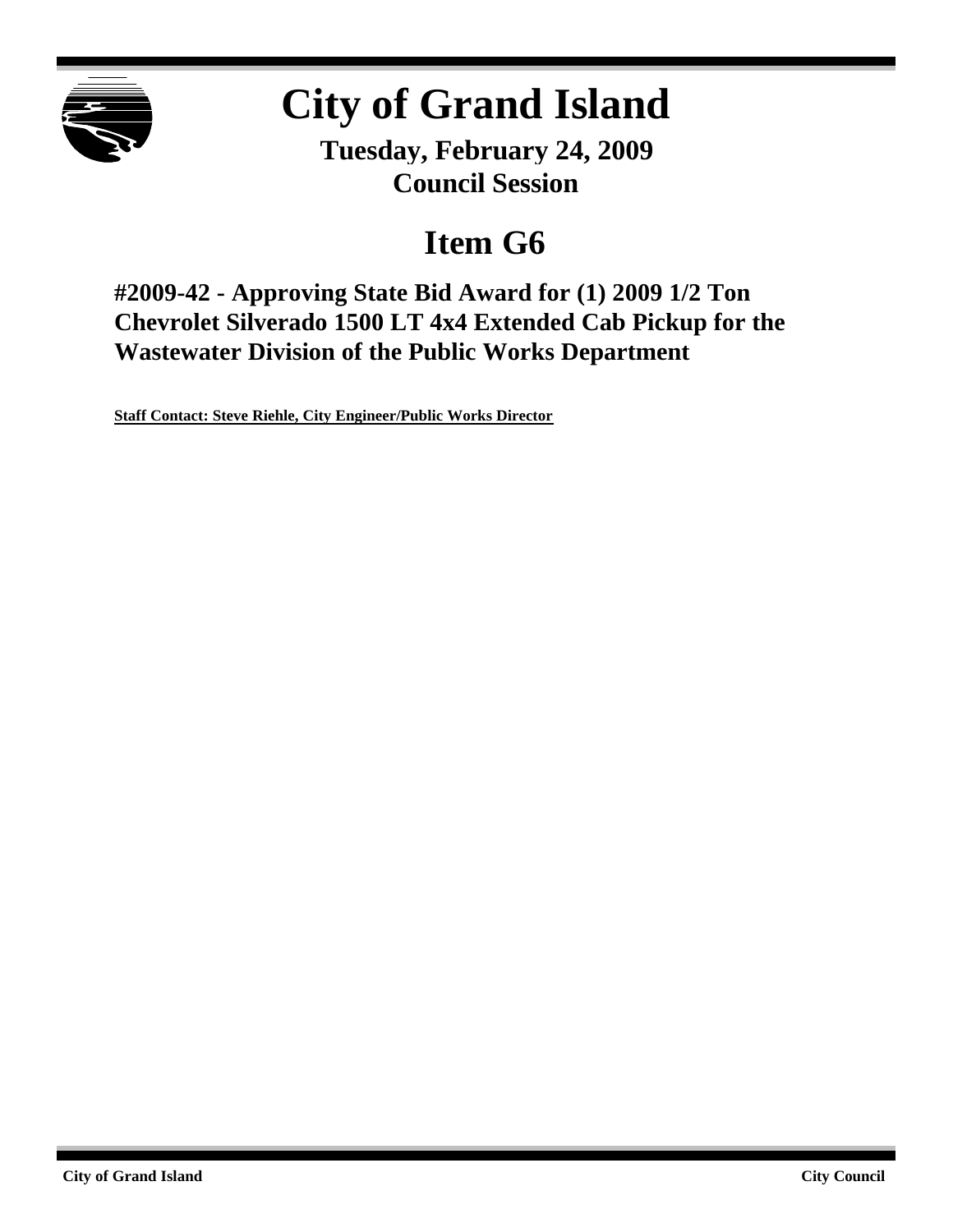## **Council Agenda Memo**

| <b>From:</b>    | Steven P. Riehle, Public Works Director                                                                                                                                |
|-----------------|------------------------------------------------------------------------------------------------------------------------------------------------------------------------|
| <b>Meeting:</b> | February 24, 2009                                                                                                                                                      |
| Subject:        | Approving State Bid Award for (1) 2009 1/2 Ton<br>Chevrolet Silverado 1500 LT 4x4 Extended Cab Pickup<br>for the Wastewater Division of the Public Works<br>Department |
| Item $#$ 's:    | $G-6$                                                                                                                                                                  |
| $Presenter(s):$ | Steven P. Riehle, Public Works Director                                                                                                                                |

#### **Background**

The Wastewater Division of the Public Works Department budgeted for a pickup to be used in daily operations. This new pickup will replace a 1995 pickup which has 115,000 miles.

#### **Discussion**

The vehicle specifications awarded under State of Nebraska Contract # 12310 OC meets all of the requirements for the Wasatewater Division vehicle. Husker Auto Group, Inc. of Lincoln, Nebraska submitted a bid with no exceptions in the amount of  $\mathfrak{D}1,358.00$ . There are sufficient funds for this purchase in Account No. 53030054.85625.

### **Alternatives**

It appears that the Council has the following alternatives concerning the issue at hand. The Council may:

- 1. Move to approve
- 2. Refer the issue to a Committee
- 3. Postpone the issue to future date
- 4. Take no action on the issue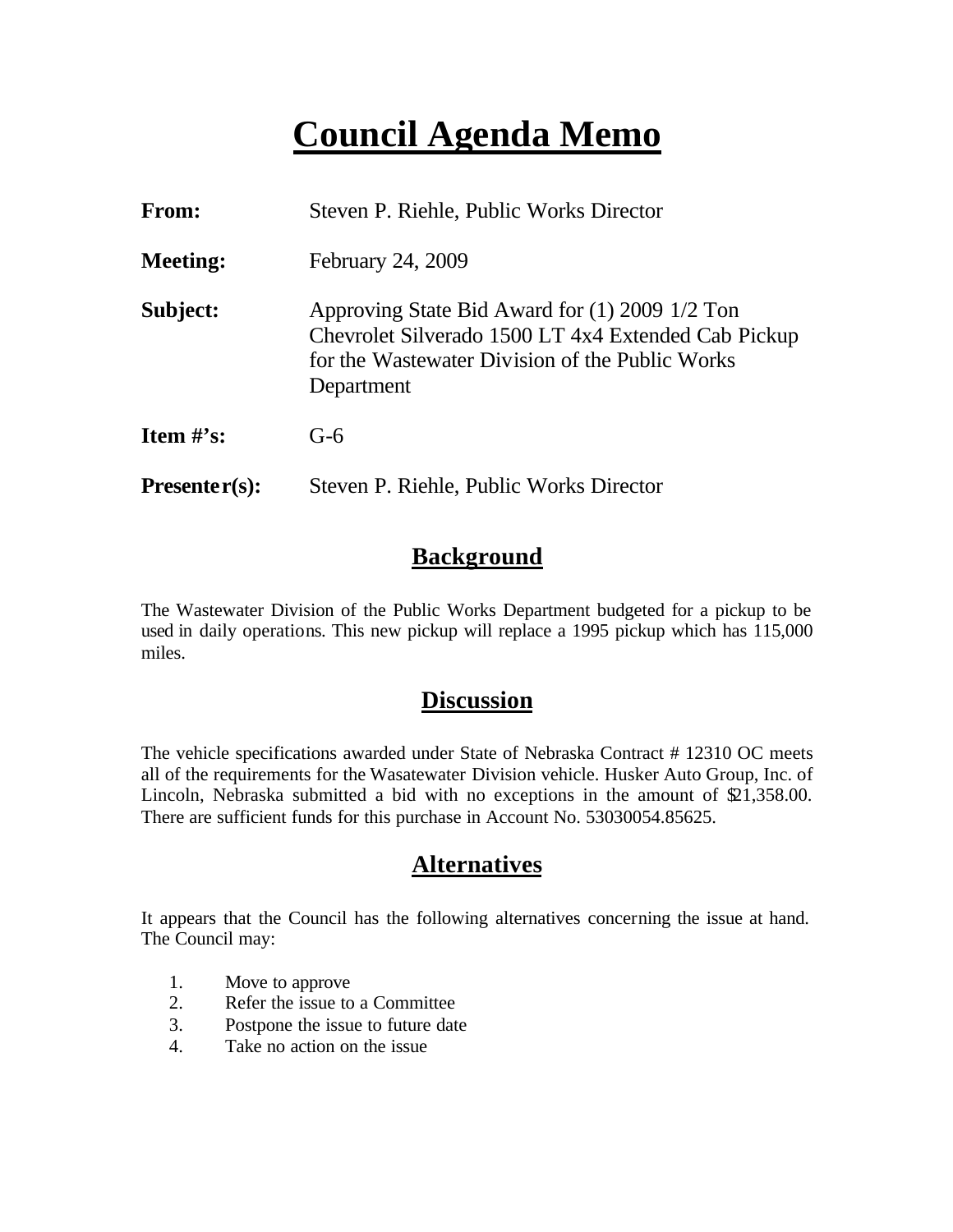#### **Recommendation**

Public Works Administration recommends that the Council approve the State Bid Award to Husker Auto Group, Inc. of Lincoln, Nebraska in the amount of \$21,358.00 for the pickup for the Wastewater Division of the Public Works Department.

#### **Sample Motion**

Move to approve the State Bid Award to Husker Auto Group, Inc. of Lincoln, Nebraska in the amount of \$21,358.00 for the pickup for the Wastewater Division of the Public Works Department.